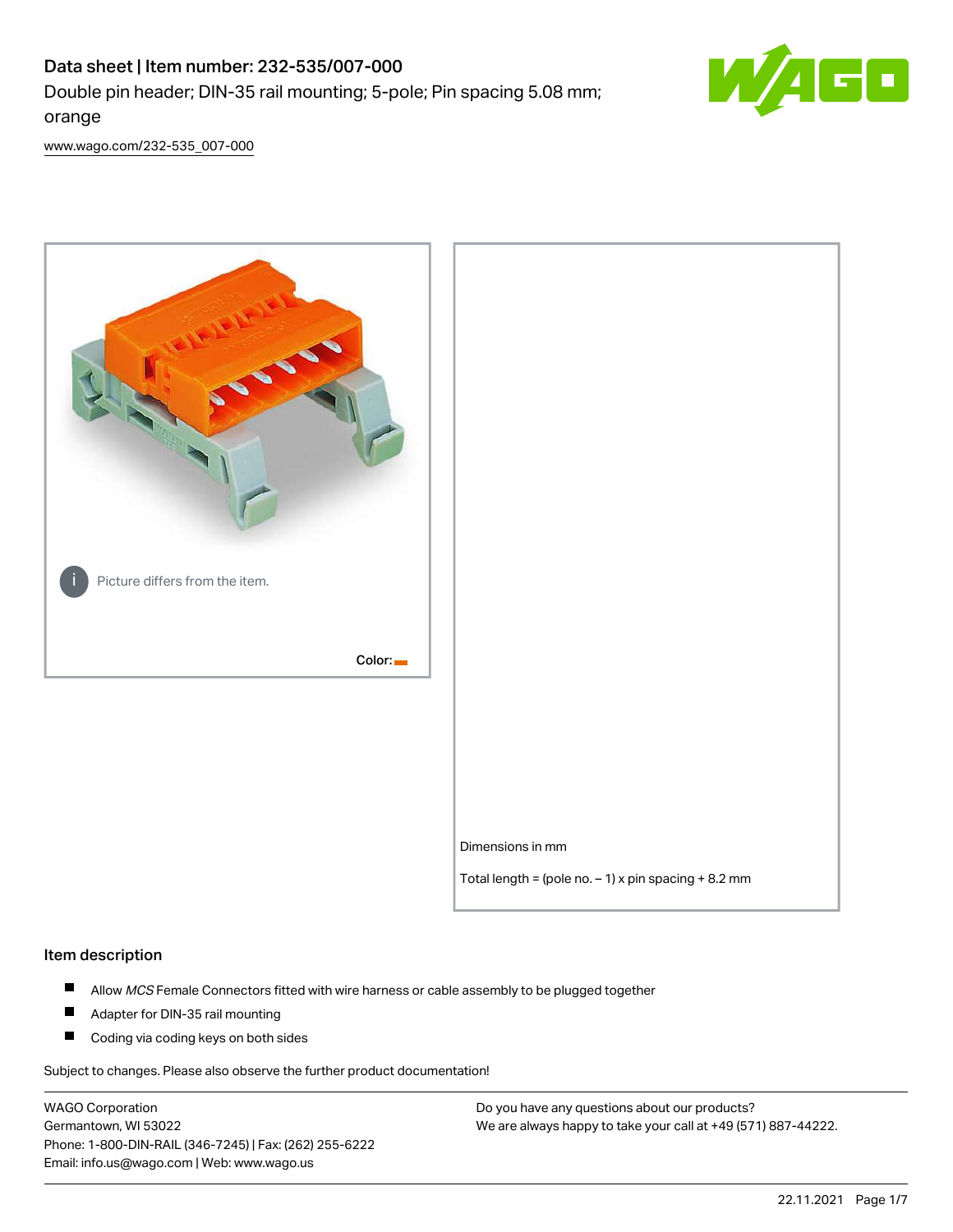

## Data Notes

| Safety information 1 | The <i>MCS – MULTI CONNECTION SYSTEM</i> includes connectors<br>without breaking capacity in accordance with DIN EN 61984. When<br>used as intended, these connectors must not be connected<br>/disconnected when live or under load. The circuit design should<br>ensure header pins, which can be touched, are not live when<br>unmated. |
|----------------------|--------------------------------------------------------------------------------------------------------------------------------------------------------------------------------------------------------------------------------------------------------------------------------------------------------------------------------------------|
| Variants:            | Other pole numbers<br>Other versions (or variants) can be requested from WAGO Sales or<br>configured at https://configurator.wago.com/                                                                                                                                                                                                     |

# Electrical data

## IEC Approvals

| Ratings per                 | IEC/EN 60664-1                                                        |
|-----------------------------|-----------------------------------------------------------------------|
| Ratings (note)              | Notice: Male connectors must not be live when disconnected!           |
| Rated voltage (III / 3)     | 250 V                                                                 |
| Rated surge voltage (III/3) | 4 <sub>k</sub> V                                                      |
| Rated voltage (III/2)       | 320 V                                                                 |
| Rated surge voltage (III/2) | 4 <sub>k</sub> V                                                      |
| Nominal voltage (II/2)      | 630 V                                                                 |
| Rated surge voltage (II/2)  | 4 <sub>k</sub> V                                                      |
| Rated current               | 12A                                                                   |
| Legend (ratings)            | $(III / 2)$ $\triangle$ Overvoltage category III / Pollution degree 2 |

# UL Approvals

| Approvals per                  | UL 1059 |
|--------------------------------|---------|
| Rated voltage UL (Use Group B) | 300 V   |
| Rated current UL (Use Group B) | 15 A    |
| Rated voltage UL (Use Group D) | 300 V   |
| Rated current UL (Use Group D) | 10 A    |

## Ratings per UL

| Rated voltage UL 1977 | 600 V |
|-----------------------|-------|
| Rated current UL 1977 |       |

Subject to changes. Please also observe the further product documentation!

| <b>WAGO Corporation</b>                                | Do you have any questions about our products?                 |  |
|--------------------------------------------------------|---------------------------------------------------------------|--|
| Germantown, WI 53022                                   | We are always happy to take your call at +49 (571) 887-44222. |  |
| Phone: 1-800-DIN-RAIL (346-7245)   Fax: (262) 255-6222 |                                                               |  |
| Email: info.us@wago.com   Web: www.wago.us             |                                                               |  |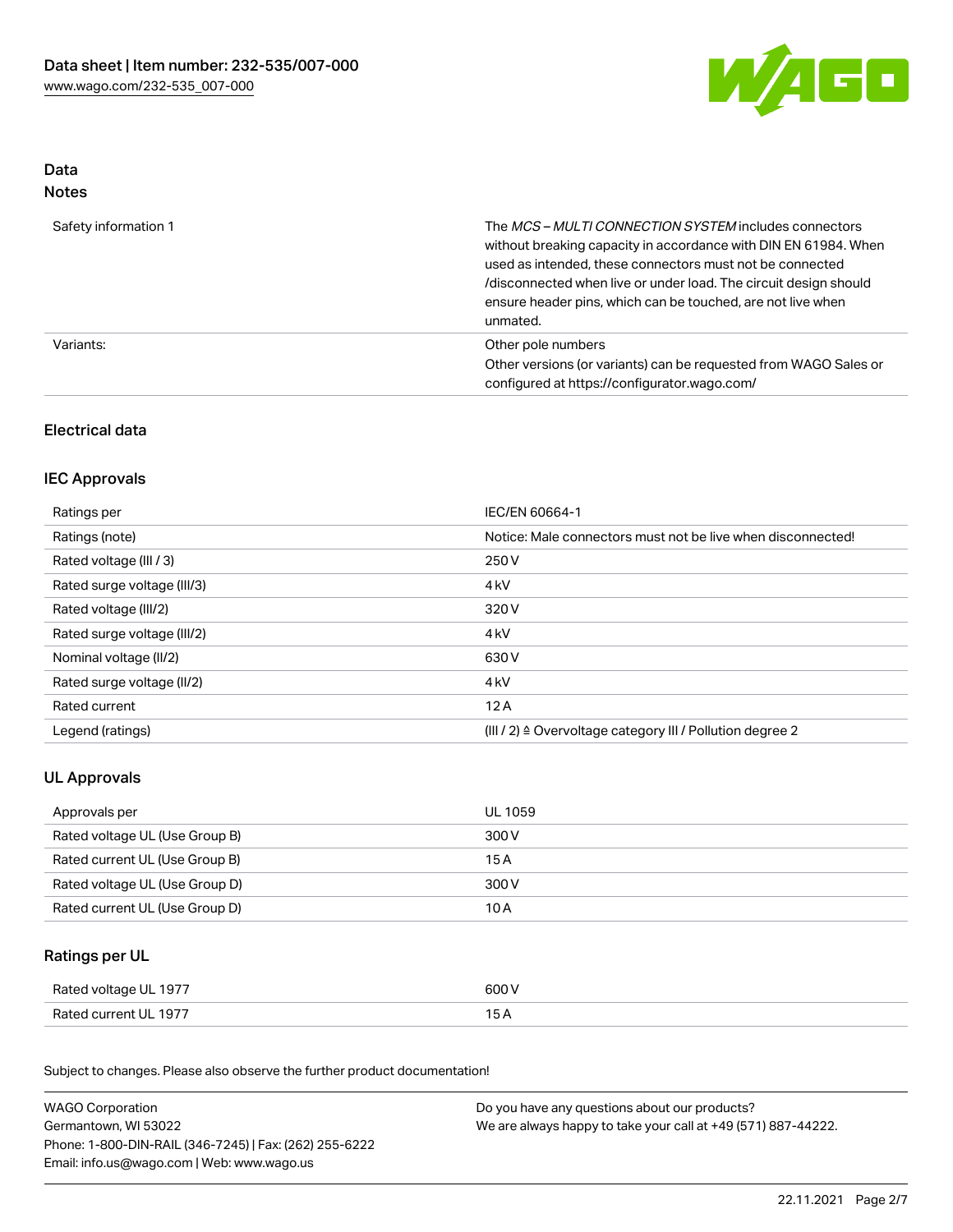

## CSA Approvals

| Approvals per                                                              | <b>CSA</b>                                    |
|----------------------------------------------------------------------------|-----------------------------------------------|
| Rated voltage CSA (Use Group B)                                            | 300 V                                         |
| Rated current CSA (Use Group B)                                            | 15A                                           |
| Rated voltage CSA (Use Group D)                                            | 300 V                                         |
| Rated current CSA (Use Group D)                                            | 10A                                           |
| <b>Connection data</b>                                                     |                                               |
|                                                                            |                                               |
| Total number of potentials                                                 | 5                                             |
| Number of connection types                                                 | 1                                             |
| Number of levels                                                           | 1                                             |
| <b>Connection 1</b>                                                        |                                               |
| Number of poles                                                            | 5                                             |
| Physical data                                                              |                                               |
| Pin spacing                                                                | 5.08 mm / 0.2 inch                            |
| Width                                                                      | 28.6 mm / 1.126 inch                          |
| Height from upper-edge of DIN-rail                                         | 15 mm / 0.591 inch                            |
| Depth                                                                      | 42.5 mm / 1.673 inch                          |
|                                                                            |                                               |
| Mechanical data                                                            |                                               |
| Mounting type                                                              | DIN-35 rail                                   |
| Plug-in connection                                                         |                                               |
| Contact type (pluggable connector)                                         | Male connector/plug                           |
| Connector (connection type)                                                | for pluggable connector                       |
| Mismating protection                                                       | No                                            |
| Locking of plug-in connection                                              | Without                                       |
| Material data                                                              |                                               |
| Color                                                                      |                                               |
|                                                                            | orange                                        |
| Material group<br>Insulation material                                      | Polyamide (PA66)                              |
| Flammability class per UL94                                                | V <sub>0</sub>                                |
|                                                                            |                                               |
| Subject to changes. Please also observe the further product documentation! |                                               |
| <b>WAGO Corporation</b>                                                    | Do you have any questions about our products? |

Germantown, WI 53022 Phone: 1-800-DIN-RAIL (346-7245) | Fax: (262) 255-6222 Email: info.us@wago.com | Web: www.wago.us

We are always happy to take your call at +49 (571) 887-44222.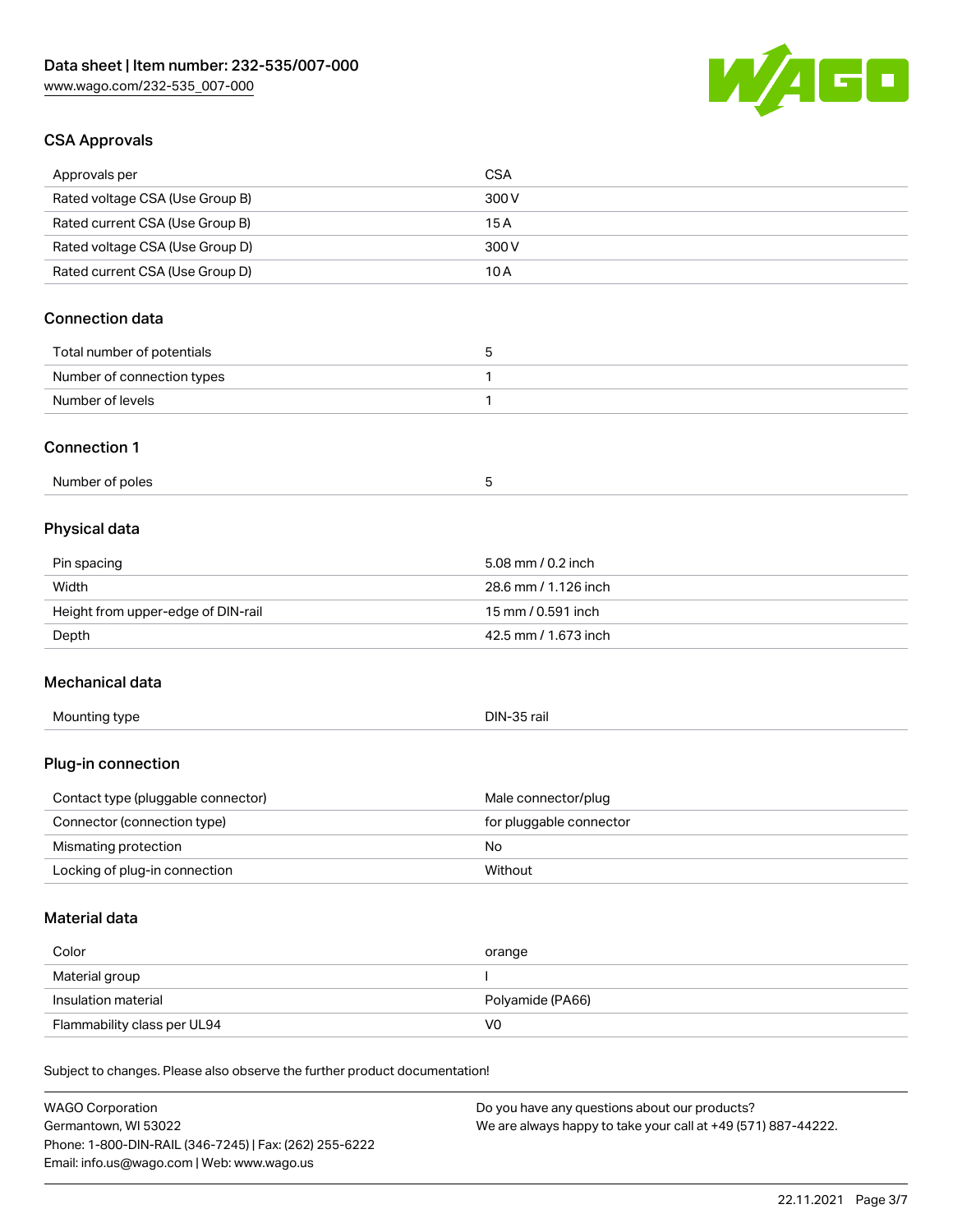[www.wago.com/232-535\\_007-000](http://www.wago.com/232-535_007-000)



| Contact material | Electrolytic copper (E <sub>Cu</sub> ) |
|------------------|----------------------------------------|
| Contact plating  | tin-plated                             |
| Fire load        | $0.154$ MJ                             |
| Weight           | 6.7 g                                  |
|                  |                                        |

## Environmental requirements

| Limit temperature range<br>the contract of the contract of the contract of the contract of the contract of the contract of the contract of | $. +100 °C$<br>-60 |
|--------------------------------------------------------------------------------------------------------------------------------------------|--------------------|
|--------------------------------------------------------------------------------------------------------------------------------------------|--------------------|

## Commercial data

| Product Group         | 3 (Multi Conn. System) |
|-----------------------|------------------------|
| PU (SPU)              | 50 Stück               |
| Packaging type        | box                    |
| Country of origin     | DE.                    |
| <b>GTIN</b>           | 4045454339838          |
| Customs tariff number | 8536694040             |

# Approvals / Certificates

#### Country specific Approvals

| Logo                      | Approval                                     | <b>Additional Approval Text</b> | Certificate<br>name |
|---------------------------|----------------------------------------------|---------------------------------|---------------------|
|                           | CВ<br>DEKRA Certification B.V.               | IEC 61984                       | NL-39756            |
| <b>EMA</b><br><b>NEUR</b> | <b>KEMA/KEUR</b><br>DEKRA Certification B.V. | EN 61984                        | 2190761.01          |

### Ship Approvals

Email: info.us@wago.com | Web: www.wago.us

|                         |                                                                            |                                                               | Certificate |
|-------------------------|----------------------------------------------------------------------------|---------------------------------------------------------------|-------------|
| Logo                    | Approval                                                                   | <b>Additional Approval Text</b>                               | name        |
| ABS                     | <b>ABS</b>                                                                 |                                                               | $19-$       |
|                         | American Bureau of Shipping                                                |                                                               | HG15869876- |
|                         |                                                                            |                                                               | <b>PDA</b>  |
|                         | BV                                                                         | <b>IEC 60998</b>                                              | 11915/D0 BV |
| VERITAS                 | Bureau Veritas S.A.                                                        |                                                               |             |
|                         | <b>DNV GL</b>                                                              | EN 60998                                                      | TAE000016Z  |
|                         | Det Norske Veritas, Germanischer Lloyd                                     |                                                               |             |
|                         | Subject to changes. Please also observe the further product documentation! |                                                               |             |
| <b>WAGO Corporation</b> |                                                                            | Do you have any questions about our products?                 |             |
| Germantown, WI 53022    |                                                                            | We are always happy to take your call at +49 (571) 887-44222. |             |
|                         | Phone: 1-800-DIN-RAIL (346-7245)   Fax: (262) 255-6222                     |                                                               |             |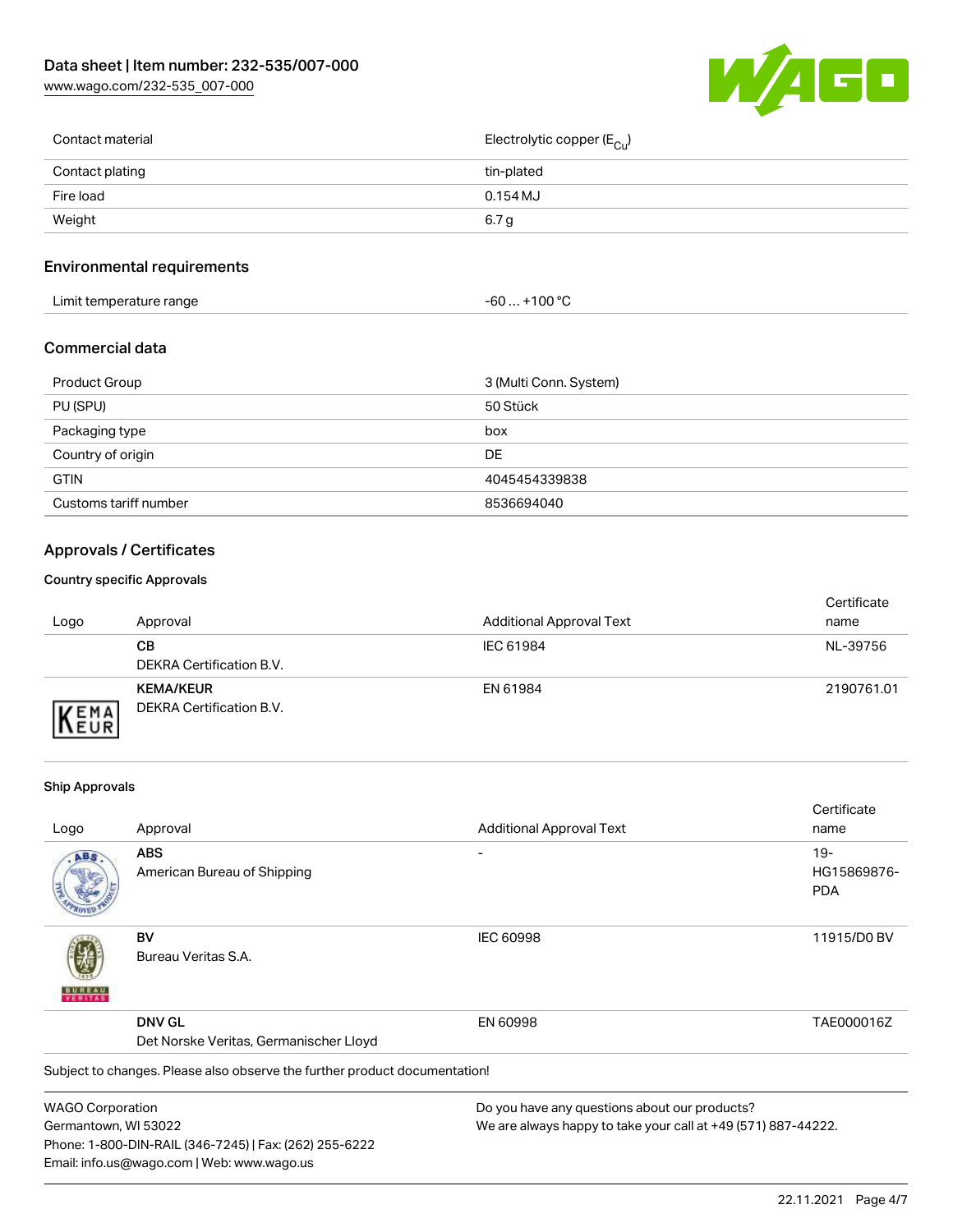

#### UL-Approvals

| Logo                  | Approval                                    | <b>Additional Approval Text</b> | Certificate<br>name |
|-----------------------|---------------------------------------------|---------------------------------|---------------------|
| 8                     | UL<br>UL International Germany GmbH         | <b>UL 1977</b>                  | E45171              |
| $\boldsymbol{\theta}$ | <b>UR</b><br>Underwriters Laboratories Inc. | <b>UL 1059</b>                  | E45172              |

## **Counterpart**



Item no.231-305/026-000 Female plug; 5-pole; 12 AWG max; pin spacing 5.08 mm; 1 conductor per pole; orange [www.wago.com/231-305/026-000](https://www.wago.com/231-305/026-000)

#### Optional accessories

#### Coding

#### Coding

|                      | Item no.: 231-129<br>Coding key; snap-on type; light gray                                                                                   | www.wago.com/231-129 |
|----------------------|---------------------------------------------------------------------------------------------------------------------------------------------|----------------------|
| Carrier rail         |                                                                                                                                             |                      |
| Mounting accessories |                                                                                                                                             |                      |
|                      | Item no.: 210-197<br>Steel carrier rail; 35 x 15 mm; 1.5 mm thick; 2 m long; slotted; similar to EN 60715; silver-colored                   | www.wago.com/210-197 |
|                      | Item no.: 210-198<br>Copper carrier rail; 35 x 15 mm; 2.3 mm thick; 2 m long; unslotted; according to EN 60715; copper-<br>colored          | www.wago.com/210-198 |
|                      | Item no.: 210-504<br>Steel carrier rail; 35 x 7.5 mm; 1 mm thick; 2 m long; slotted; galvanized; according to EN 60715; silver-<br>colored  | www.wago.com/210-504 |
|                      | Item no.: 210-505<br>Steel carrier rail; 35 x 7.5 mm; 1 mm thick; 2 m long; unslotted; galvanized; according to EN 60715;<br>silver-colored | www.wago.com/210-505 |
|                      | Item no.: 210-506<br>Steel carrier rail; 35 x 15 mm; 1.5 mm thick; 2 m long; unslotted; galvanized; similar to EN 60715; silver-<br>colored | www.wago.com/210-506 |
|                      | Item no.: 210-508                                                                                                                           |                      |

Subject to changes. Please also observe the further product documentation!

WAGO Corporation Germantown, WI 53022 Phone: 1-800-DIN-RAIL (346-7245) | Fax: (262) 255-6222 Email: info.us@wago.com | Web: www.wago.us

Do you have any questions about our products? We are always happy to take your call at +49 (571) 887-44222.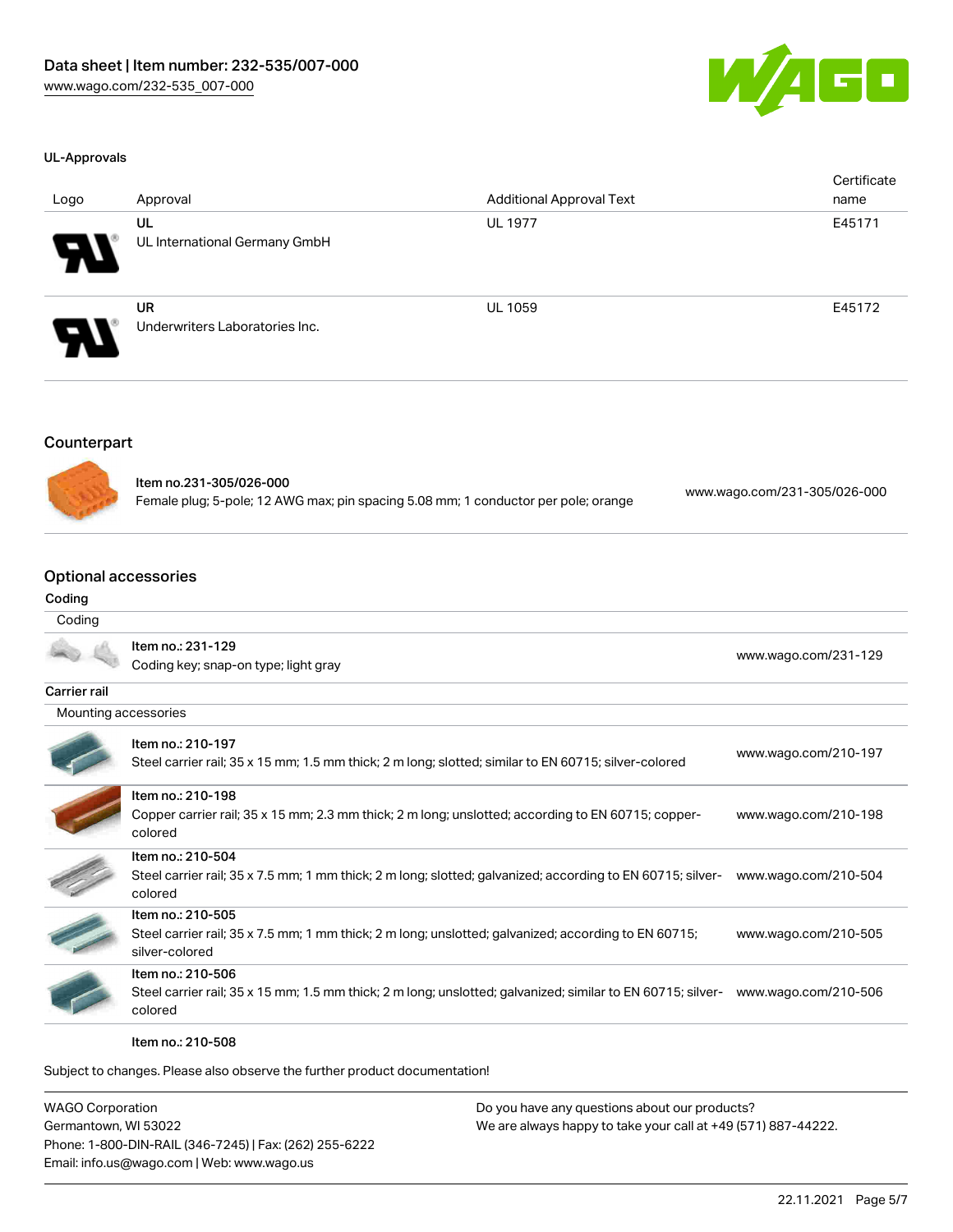# Data sheet | Item number: 232-535/007-000

[www.wago.com/232-535\\_007-000](http://www.wago.com/232-535_007-000)



| ı |  |
|---|--|
| ۰ |  |
| ۱ |  |
|   |  |
|   |  |

Steel carrier rail; 35 x 15 mm; 1.5 mm thick; 2 m long; slotted; galvanized; similar to EN 60715; silvercolored [www.wago.com/210-508](http://www.wago.com/210-508)

| Item no.: 210-113<br>Steel carrier rail; 35 x 7.5 mm; 1 mm thick; 2 m long; unslotted; according to EN 60715; silver-colored                                          | www.wago.com/210-113 |
|-----------------------------------------------------------------------------------------------------------------------------------------------------------------------|----------------------|
| Item no.: 210-118<br>Steel carrier rail; 35 x 15 mm; 2.3 mm thick; 2 m long; unslotted; according to EN 60715; silver-colored                                         | www.wago.com/210-118 |
| Item no.: 210-112<br>Steel carrier rail; 35 x 7.5 mm; 1 mm thick; 2 m long; slotted; according to EN 60715; "Hole width 25 mm; www.wago.com/210-112<br>silver-colored |                      |
| Item no.: 210-114<br>Steel carrier rail; 35 x 15 mm; 1.5 mm thick; 2 m long; unslotted; similar to EN 60715; silver-colored                                           | www.wago.com/210-114 |
| Item no.: 210-115<br>Steel carrier rail; 35 x 7.5 mm; 1 mm thick; 2 m long; slotted; according to EN 60715; "Hole width 18 mm; www.wago.com/210-115<br>silver-colored |                      |
| Item no.: 210-196<br>Aluminum carrier rail; 35 x 8.2 mm; 1.6 mm thick; 2 m long; unslotted; similar to EN 60715; silver-colored                                       | www.wago.com/210-196 |

# Downloads Documentation

| <b>Additional Information</b> |            |        |          |
|-------------------------------|------------|--------|----------|
| Technical explanations        | 2019 Apr 3 | pdf    | Download |
|                               |            | 2.0 MB |          |

## CAD files

#### CAE data

| EPLAN Data Portal 232-535/007-000 | URL | Download |
|-----------------------------------|-----|----------|
| ZUKEN Portal 232-535/007-000      | URL | Download |
| EPLAN Data Portal 232-535/007-000 | URL | Download |
| CAD data                          |     |          |
| 2D/3D Models 232-535/007-000      |     | Download |

Subject to changes. Please also observe the further product documentation!

WAGO Corporation Germantown, WI 53022 Phone: 1-800-DIN-RAIL (346-7245) | Fax: (262) 255-6222 Email: info.us@wago.com | Web: www.wago.us Do you have any questions about our products? We are always happy to take your call at +49 (571) 887-44222.